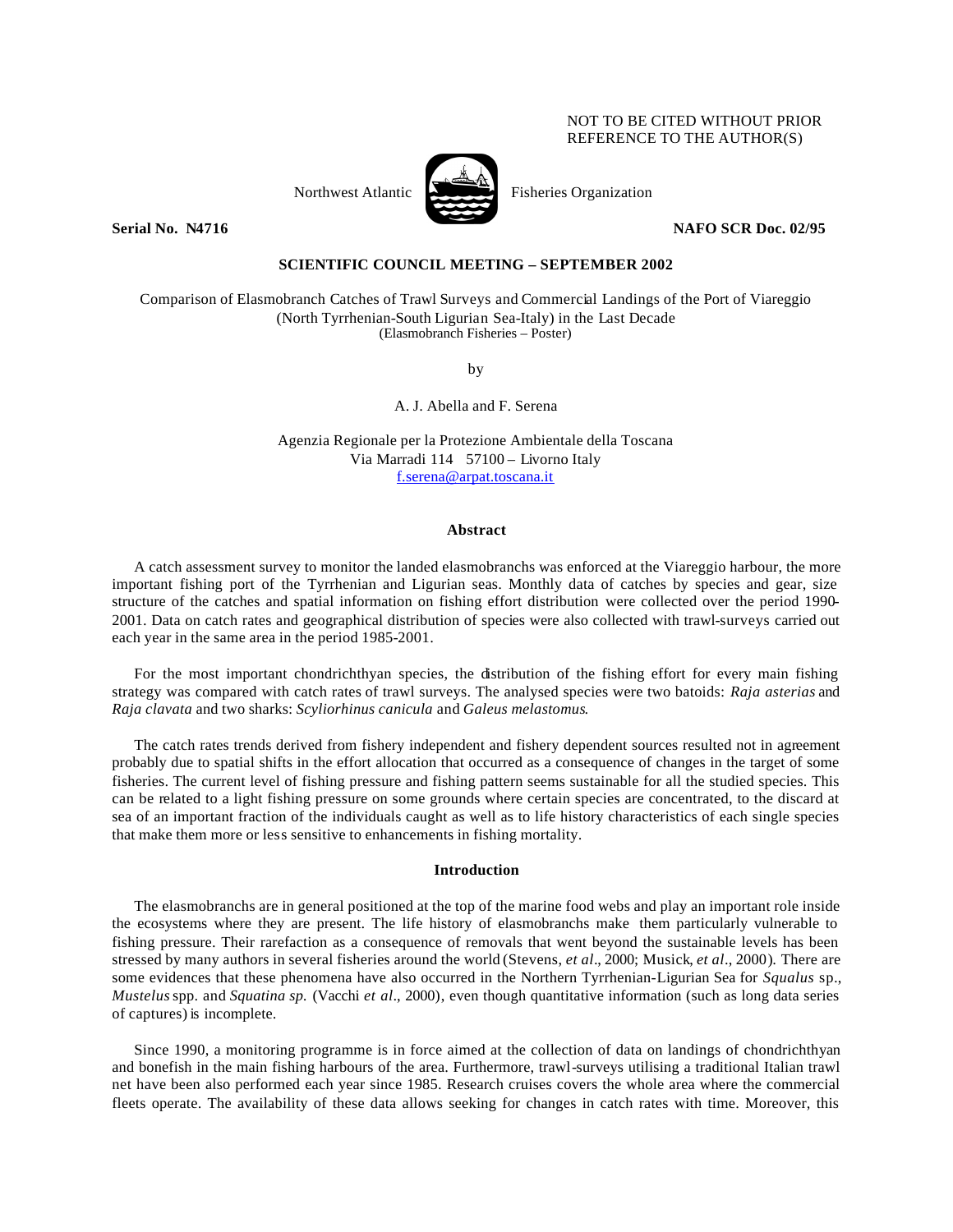permits the analysis of the spatial aspects of both, the fishery and the resources that is likely to have some influence on the abundance and stock status of the main species of elasmobranchs in the area.

#### **Material and Methods**

Data proceeds from a Catch Assessment Survey on a monthly basis performed in the Viareggio harbour (the main fishery of the Northern Tyrrhenian-Ligurian Sea) from 1990 to 2001 as well as from 27 trawl-surveys carried out in different seasons between 1985 and 2001 (Relini *and* Piccinetti, 1996). The analyses of fishery dependent data were based on the available information on vessels, gear type, date, fishing area, effort, number of tows and catch in boxes by species and on a register containing the fishing vessel characteristics. The spatial information associated with the fisheries as well as that derived from trawl-surveys on distribution of species abundances were explored with ArcView GIS (ESRI. 1996). The geographical distribution of fishing effort by fishing strategy was represented and analysed by using the application MLFD (Mapper of Landed Fish Data) (Fortunati *et al*., 2001). Maps that display the effort distribution pattern by fishing gear and the distribution of catch rates for the main commercial species produced during a previous study (Abella *et al*., 2001) were used in order to compare the spatial distributional patterns of fleet and resources.

The four species that were selected due to their major abundance and commercial interest are: the blackmouth catshark (*Galeus melastomus*), the small-spotted catshark (*Scyliorhinus canicula*), the thornback ray (*Raja clavata*) and the starry ray (*Raja asterias*).

### **Results**

Catch composition of the tows performed during the trawl-surveys includes 208 species of finfish and among them, the chondrichthyans represents the 13 % (11 sharks, one chimaera and 14 batoids). Catch composition of trawl-surveys, however, is conditioned not only by the abundance of the species, but also by the suitability of the fishing gear to capture each single species. The species diversity observed in the commercial landings is more reduced with 105 species of fish. This fact is also evident as regards to elasmobranchs with only 16 species (6 sharks and 10 batoids), which represents about 15% of the total landed fish (Table I). This more reduced diversity is mainly due to the discarding at sea of many species with no commercial value (e.g. *Etmopterus spinax*, *Chimaera monstrosa*, etc.) and of undersized individuals of commercially valuable species.

It may occur that the catch rates obtained by the commercial fleet of some particular elasmobranch species can be quite higher than those obtained through the randomly distributed scientific hauls utilising the bottom trawl net. This is mainly due to the use in commercial fishing of specific and more suitable gears, but also because fishing activity may exert a major fishing pressure on certain areas where some species are more abundant. A fitting example is the capture of *Raja asterias* with beam trawls, characterised by high catch rates.

Operational areas of vessels utilising beam trawls and bottom trawl nets in general overlap, but species composition of the catch may be quite different. *R. asterias* is generally positioned in the first place among the species assemblage caught with beam trawls while the catches with the traditional bottom trawl nets are negligible. Figure 1 shows the relative importance of the most common species in the landings of the beam trawl fishery in the Viareggio harbour. The method of Biseau, (1998) was used as an objective criterion for the identification of the species more representative of the fishery. Even if fishers do not declare this ray as a target of the fishery, traditionally addressed to the capture of flat fishes, in particular *Solea vulgaris*, the absence of *R. asterias* in the catch should make the beam trawl fishery in the area not profitable. On the other hand, catches ofstarry ray obtained with the traditional bottom trawl net are relatively modest.

Figure 2 shows the geographical distribution derived from trawl-surveys data of the 4 elasmobranch species with densities expressed as catch per hour towed. There is a clear spatial shift in the distribution of the species. *R. asterias* is clearly the more coastal species, with their higher densities positioned on the Italian and Corsica continental shelves, in the depth interval 0-150 m (Baino and Serena, 2000). Their higher densities were observed near the Corsica coasts where fishing pressure is lower.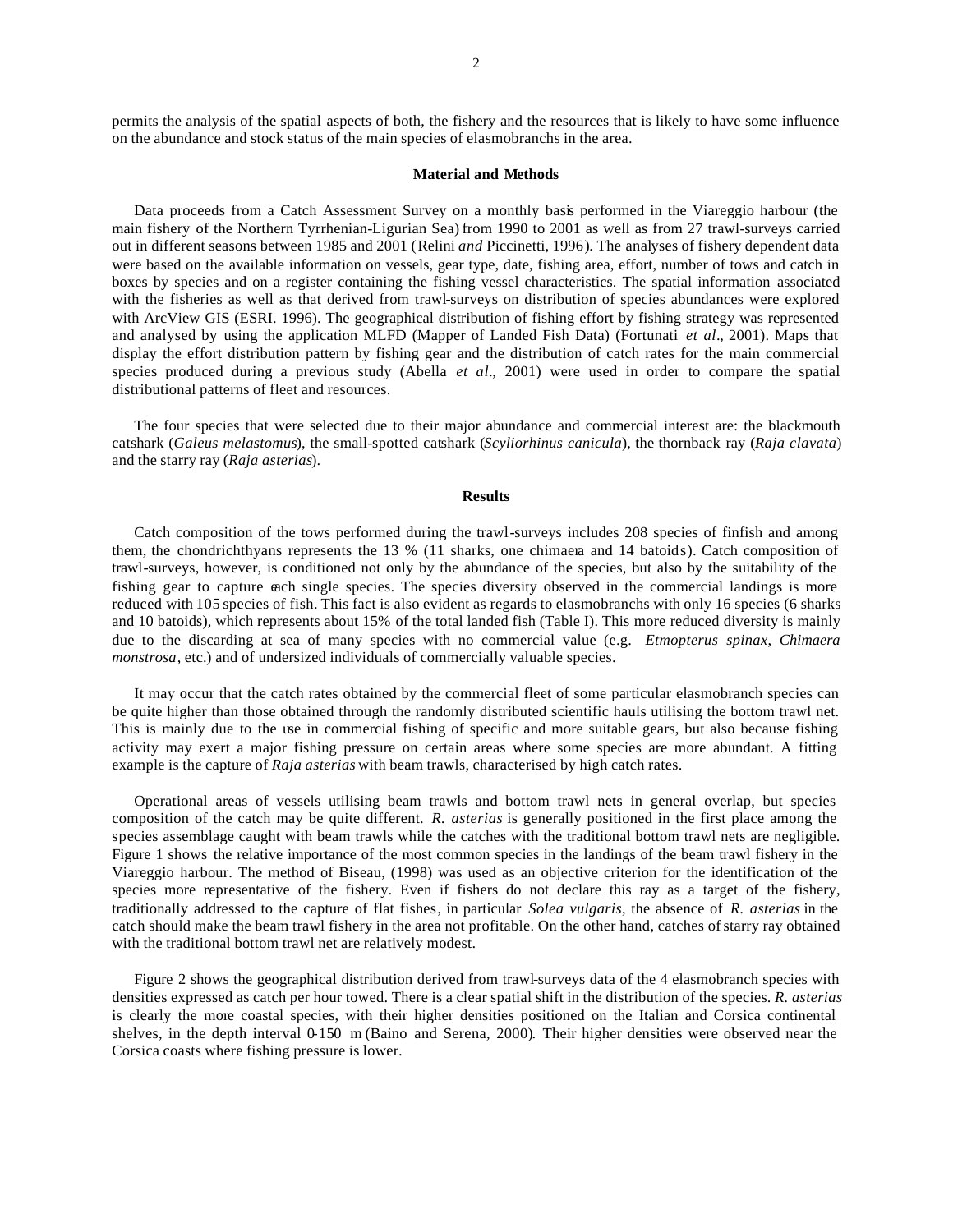*S. canicula* and *R. clavata* share the same grounds and are mainly concentrated in the depth interval 100-250 m, while *G. melastomus* is a bathial species, and is mainly concentrated between 400 and 800 m of depth (Baino and Serena, op. cit.).

Figures 3 to 5 show the current distribution of fishing effort of the Viareggio fleet. There are no such detailed charts of the fishing effort distribution of the other fleets that operate in the area, as those based on the Livorno and Piombino ports.

A reduced numb er of trawlers belonging to La Spezia fleet operate on the same grounds northwards to Viareggio harbour. Moreover, same small boats utilising trammel nets capture modest quantities of *R. asterias* close to the coast.

The Livorno fleet is also relatively small. Trawlers concentrate its effort mainly on the grounds south to 43° 30' at depths between 100 and 400 m and hence there is little overlap with the operational areas of the Viareggio fleet. *R. clavata and S. canicula* are particularly abundant in these grounds exploited by the Livorno fisheries and they are the more important landed elasmobranch species.

Piombino fleet is quite small and its fishing effort is evenly distributed towards the north and the south of the mentioned port. Most of their vessels use gears aimed at the capture of small pelagic species and hence without any direct influence on the abundance of the studied species.

Figure 6 shows the trends in abundance for the 4 studied species in the area derived from trawl-surveys. A spline-smoothing plot is included. Smoothing splines are locally cubic splines that minimize a penalized residual sum of squares. The degree of smoothness was selected automatically by the software S-PLUS (Mathsoft, 1999). No clear trends were found considering the observed high variability among years and the relatively short time series. An increase in abundance seems evident in the last years for *R. clavata*, *S. canicula* and *G. melastomus.* As regards the landings data, with abundance indexes expressed as catch in kg per hour graphs, they suggest a decreasing trend in all the species (Fig. 7). This is particularly evident in the last 3 years.

It was observed that an important discard of the studied species occurs onboard. This is particularly significant in the case of *G. melastomus*. In fact, only a fraction of the bigger individuals of the species (with size over 40 cm) is landed, and exclusively in the port of Viareggio. This procedure is dependent on the very limited market demand of this species. In the case of *S. canicula*, species with a quite high commercial interest, only the individuals smaller than about 36 cm are discarded. As regards of the two batoids, while almost all the individuals of *R. clavata* smaller than 38 cm of TL are discarded, most of the small individuals of *R. asterias* caught near shore with trammel nets by the artisanal fisheries of Viareggio are landed. Small-scale fishery targets are soles and other flatfish.

Starry rays are concentrated very close to the coast (2-15 m depth) and hence not available for trawling.

It is worth noting, as can be observed in Fig. 8, that almost all the immature individuals of the two sharks are discarded while for *R. clavata* some immature individuals, with total length between 35 and 40 cm are landed. Small-scale fishery of the Viareggio port lands an important number of juveniles of *R. asterias*. In the Fig.s, the size distributions in the catches, the fraction discarded and the size of first maturity (Lm) for the 4 species are shown.

## **Discussion**

We can ask why the studied species have been demonstrated up to now quite resilient to fishing activity. All these species are mainly caught with bottom trawl nets as a by-catch in fisheries targeting different assemblages of bonefish. Landings of *R. asterias* from the bottom trawl net fishery are negligible. In the Viareggio port, the species is mainly caught with a variant of the beam-trawl called *rapido*. The rapido is however utilised by a small number of fishing vessels. The species constitutes the main component in weight of the species assemblages caught with this gear and annual catches mainly composed by adults are about 14 tons. The starry ray is also caught with trammel nets in the small-scale fisheries, with a mean annual catch of about 6 tons, composed almost exclusively by juveniles. While the two rays and *S. canicula* commercial price may be fairly acceptable and individuals of these species (mainly adults) are stored and landed, *G. melastomus* has very scarce commercial value. The last mentioned species is an important component of the by-catch of the *Nephrops norvegicus* fishery. Most of the times all the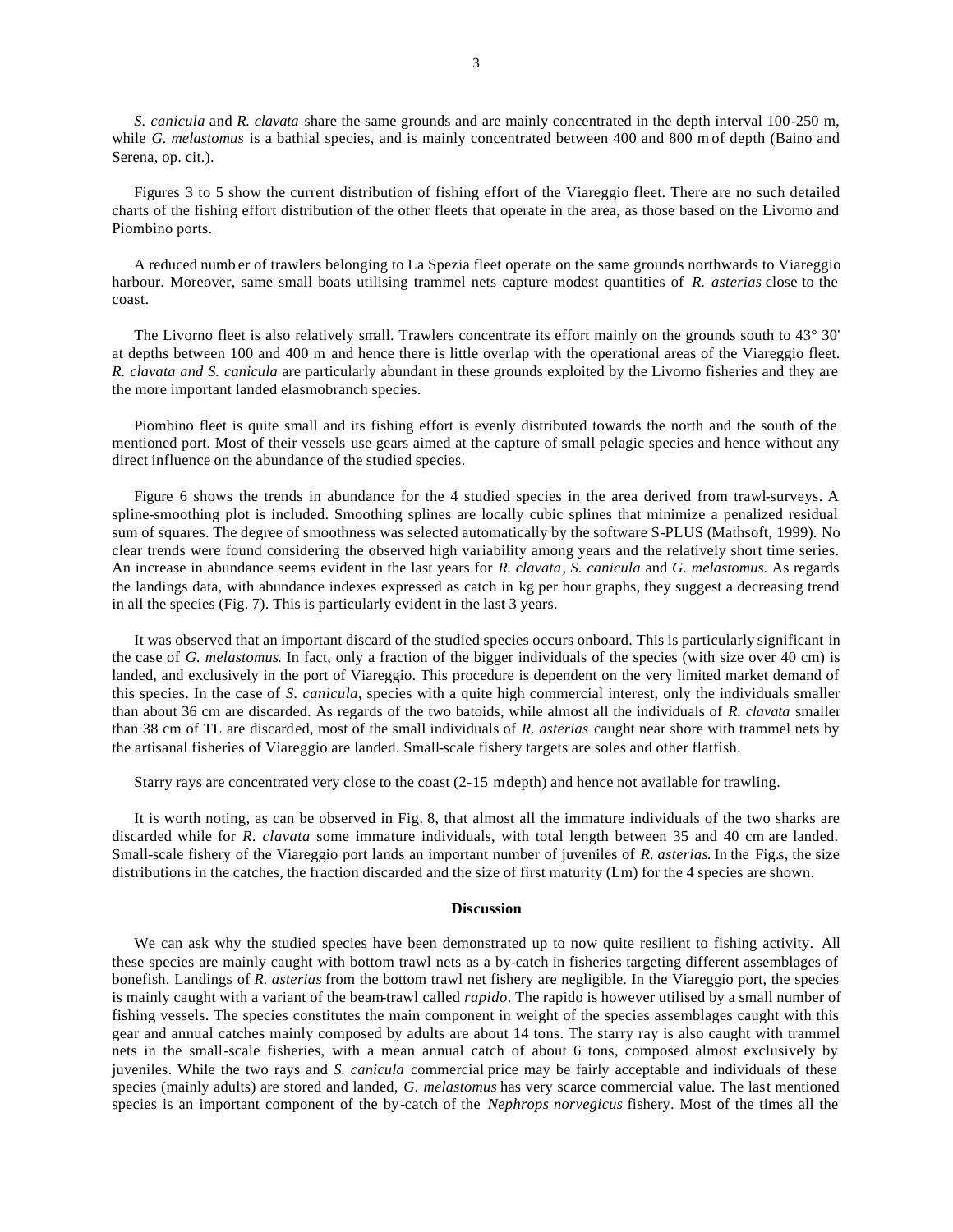individuals of this species are discarded, or in some cases, depending on market demand, a limited quantity of bigsized individuals is kept. The mean total amount of current landings of blackmouth catshark is about 700 kg.

Small-spotted catshark and thornback ray are in general caught simultaneously in the same grounds, mainly at depths between 100 and 250 m, on bottoms characterised by the presence of a biocoenosis dominated by the crinoid *Leptometra phalangium* and the sea urchin *Echinus sp.* The Viareggio fishery has exerted in the last years a lighter pressure on these grounds. The mean total landings of each one of these two species in the Viareggio port do not exceed one metric ton.

Figure 9 shows the frequency of activity of the fleet by depth. The fishing pressure on the grounds between the above mentioned range was progressively reduced in the ten years period 1990-1999. This reduction occurred especially in the last 5 years as a consequence of recent enforcements of controls of legal size in the landings of Mediterranean hake. This resource at this depth interval is quite abundant and for a long time has been the main target of a fraction of the Viareggio fleet. However, these grounds constitute an important nursery area of *Merluccius merluccius* (Fig. 10) and almost all the individuals of Mediterranean hake present there are under the legal size (Abella and Serena, MS 2002). The obligatory discard of the whole catch of small Mediterranean hakes due to the impossibility to land and sell them make these grounds less profitable.

Related to *R. asterias*, there is a clear overlapping between the main operation areas of the small fishing vessels of the Viareggio fleet and the grounds where the species is more abundant. The efficiency of the commonly fishing gear, the traditional Italian bottom trawl to capture *R. asterias* is however low. On the other hand, beam trawls capture relatively big quantities of individuals of the mentioned species by unit of effort, but this gear is only used by a very limited number of vessels. There is however, a relatively important removal of juveniles due to the smallscale fisheries activity.

In the case of *G. melastomus*, the species is distributed in deeper waters, mainly between 250 and 800 m. A modest number of fishing vessels of the Viareggio fleet operate on deep waters grounds with *Nephrops norvegicus* as target. The blackmouth catshark constitute an important portion of the by-catch, but most of the individuals as described above are discarded. Considering the high depth at which blackmouth catshark is caught and the observed reduced vitality of the individuals immediately after their capture, it is likely that only a small fraction of the discarded individuals of this species may survive. However, Norway lobster grounds coincide only partially with the areas where *G. melastomus* is more abundant. In fact, as shown in Fig. 2, the higher densities of this species are found in deep waters northward Corsica Island. In these areas the fishing pressure is quite reduced.

A generalised reduction of the fishing effort on the grounds traditionally exploited by the Viareggio fleet, occurred during the last 15 years due to a constant reduction of vessels (from 107 in 1985 to 78 in 2000).

There is scarce information as regards to the probability of survival for all the studied species after they are discarded at sea. Experiments performed by the authors of this paper with individuals caught and successively put inside big pools with marine water (data not published) have demonstrated high rates of survival for released individuals of *R. asterias* caught with bottom trawl nets (Mancusi *et al*., submitted). Sanchez *et al*. (2000) report survival rates for released individuals of *S. canicula* that are close to 100%.

Trawl surveys data series do not show any trend suggesting a decline in the abundance that can be interpreted as an index of recruitment overfishing (Baino and Serena, 2000). In fact, for the two catsharks and for *R. clavata* an increase in catch rates is observed, while for *R. asterias*, data suggest a steady situation. These findings do not seem to be in agreement with those derived from commercial data shown in Fig. 7, which suggests a negative trend for all the species. It is likely that the negative trends of commercial catch rates are real even if the time series is limited. However, this trend not necessarily has to be considered linked to a real reduction of the abundance at sea. It is possible that they can be explained, at least for *S. canicula* and *R. clavata* by the changes in the target of the fleet that have occurred recently and the above-mentioned recent minor fishing pressure on the grounds where juveniles of Mediterranean hake concentrate. These grounds (Fig. 10) geographically coincide with the more dense concentrations of *S. canicula* and *R. clavata* as shown in Fig. 2.

In the case of *S. canicula* and *R. clavata*, fishing operations on the grounds where they are concentrated were reduced in the last years. The size of the landed individuals is in general longer than the size at first maturity.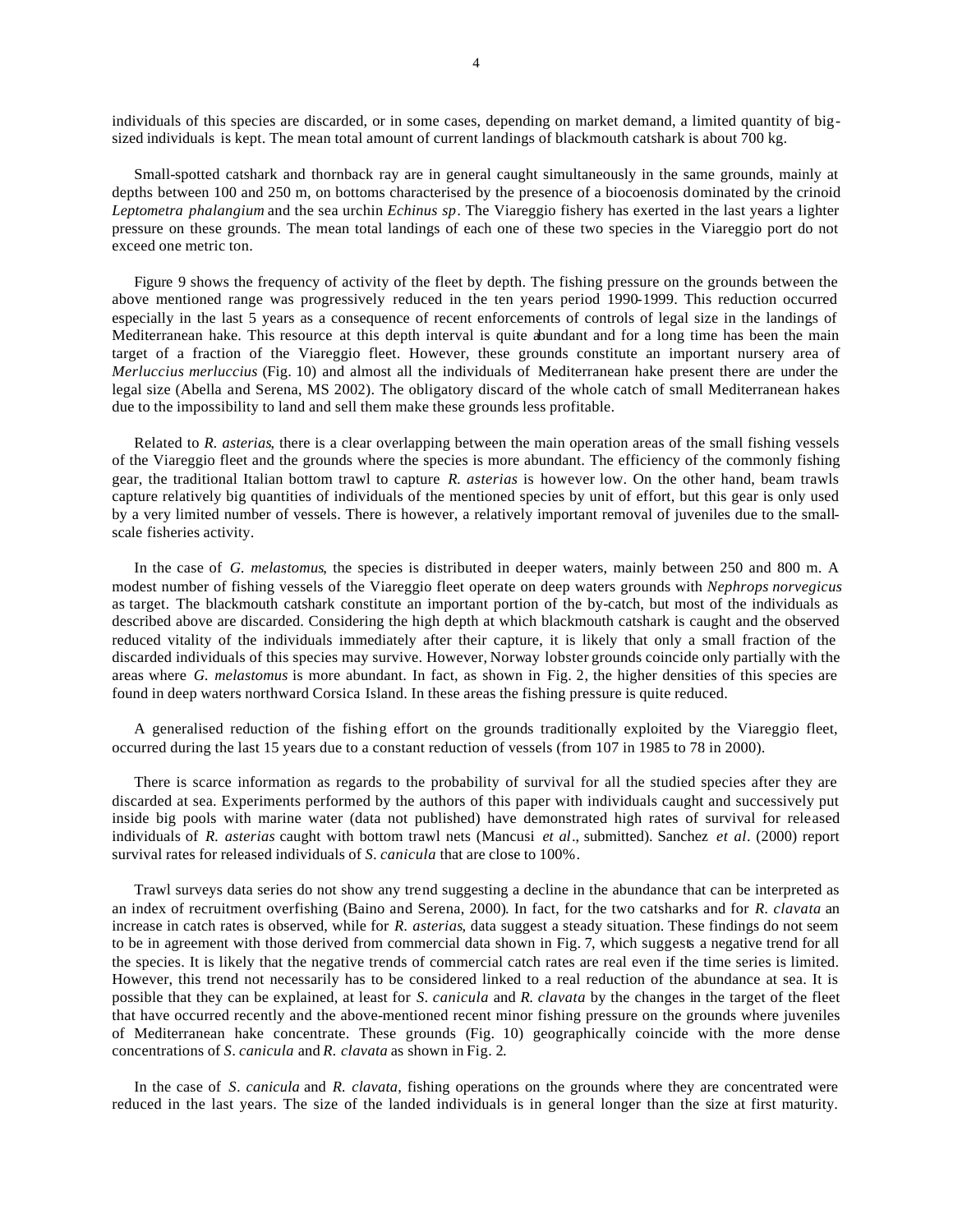Assuming a good survival rate for the discarded undersized individuals, the commercial choices allow individuals to reproduce at least once in their lives.

Regarding to *R. asterias*, the species is only partially vulnerable to the traditional bottom trawl net, and hence, their removal with this gear is very limited. Beam trawls are suitable for their capture, but only a reduced number of vessels utilise this gear in the area. Moreover, juveniles concentrate very close to the shore where trawling is forbidden. The number of small individuals caught by the artisanal fisheries is very impressive, but is likely that it represents only a modest fraction of the standing stock of juveniles. The removal of a fraction of juveniles is in same way compensated by the light fishing pressure exerted on adults and this should guarantee an adequate number of spawners.

A small fleet targeting to Norway lobster exploits the grounds where *G. melastomus* is distributed. Most, if not all the blackmo uth catshark that are caught in this fishery are discarded at sea, generally when they are still alive.

There is a general shortage of information as regards to the natural history of all the 4 studied species. Table II contains the main available information for the 4 species in the Mediterranean Sea. Studies of Cannizzaro *et al*. (1995) suggest slow growing rates for *R. clavata*. Moreover, the species reach the age of first maturity after many years and these facts, combined with its relative low mean life fecundity, reduce the chances of survival when fishing pressure is too high.

There are available estimates of the growth performance of *R. asterias*. It appears to be a relatively fast growing species if compared with other rays. Recent, but partial results of tagging experiments (Mancusi *et al*., submitted) suggest a faster growth rate for the species than the described in literature (Serena and Abella, *In*: Relini *et al*., 1999). This fact would contribute to a more efficient and adaptive response of this species to intense exploitation. It has been stated that life-history characteristics make each species of rays and skates (but this also apply for sharks) more or less sensitive to enhanced mortality (Walker and Hislop, 1998).

In conclusion, we can assume that the 4 studied species, due to different causes, suffer a relatively moderate fishing pressure. Even if a proper stock assessment of the species has not already done due to incompleteness of data, the absence of negative trends of abundance at sea suggest that the current levels of catches and mortality by age produced by fishing activity, are sustainable and compatible with the self renewal of the studied stocks. The discrepancies in the nature of the observed trends among fishery dependent and independent data can be explained, at least for *R. clavata* and *S. canicula* by a shift in the fisheries operational area (and target) that occurred in the last years. This fact demonstrates how important is the consideration of spatial information for the analysis of fishing effort data. The crude analysis of the trends of landings can be in this case misleading.

Among the 4 selected species *R. asterias* seems to be the more highly exploited species, because is caught with several fishing strategies that remove individuals of different age classes, including a huge number of juveniles. However, it is likely that its biological characteristics and the reduced fishing pressure on the adult fraction of the stock, which experienced a further reduction in the last years, made it more resilient to high levels of fishing activity. In fact, following the general criteria based on life history aspects to define extinction risk in marine fishes proposed by Musick (1999), this species should be included within the "medium productivity category". This is due to its early age of first maturity ( $\sim 3$  years) and a relatively short lifespan ( $\sim 10$  years) even if it is characterised by a moderate fecundity.

In the case of *G. melastomus*, the fishing pressure exerted on this species, an important by-catch of the *Norway lobster* fishery, can be considered modest. It was estimated that total landings of blackmouth catshark in the Viareggio port are of less than one metric ton. Moreover, considering its low commercial value, all the individuals under the size of first maturity are discarded and only a small fraction of adults landed.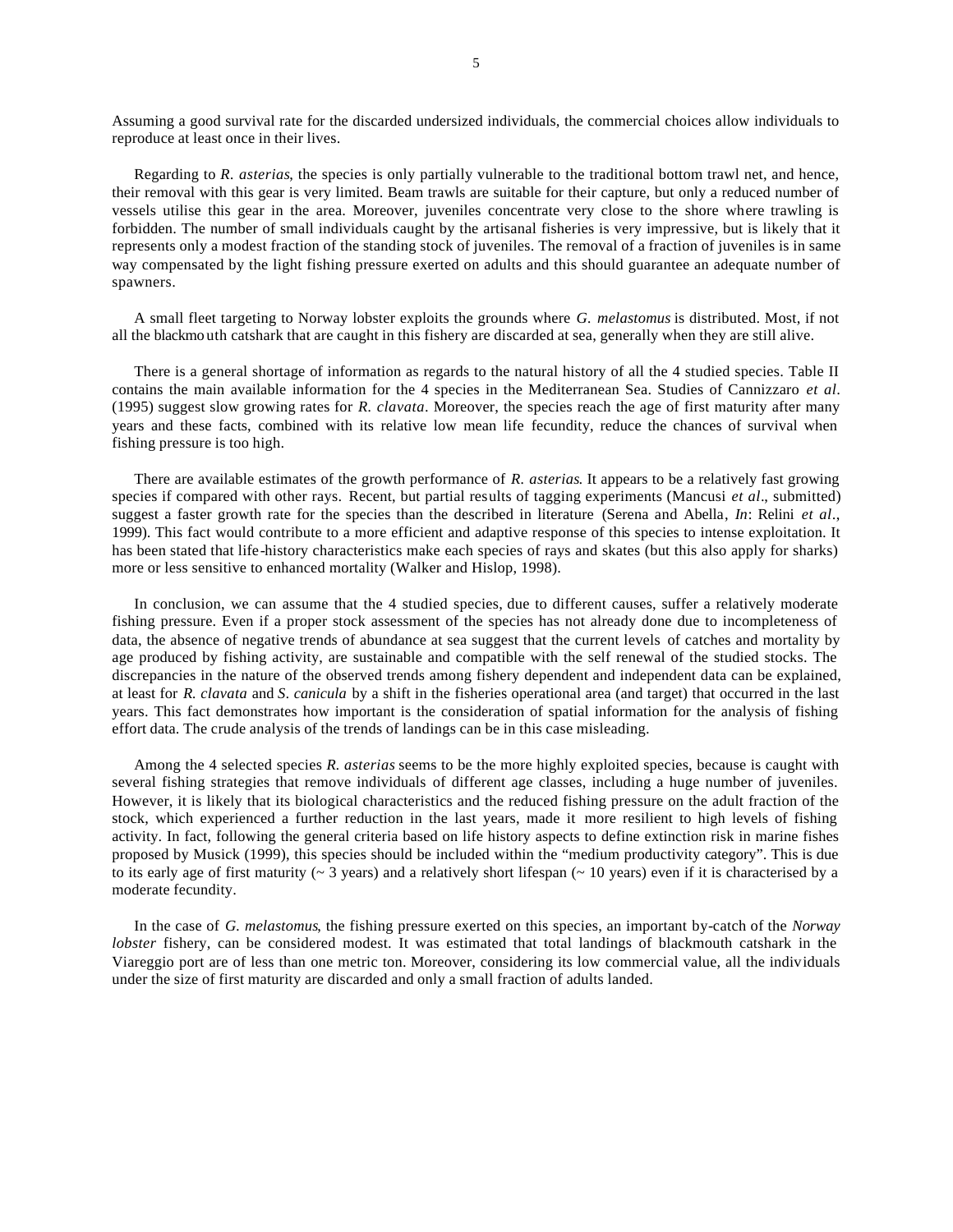## **References**

- ABELLA, A., F. SERENA, L. FORTUNATI, U. MAMMINI, D. LARI and R. CIARDELLI. 2001. Use of GIS for the analysis of spatial data on fishing effort and seasonal changes in fishing strategies for Tyrrhenian Sea bottom trawl fisheries. *In:* Nishida, T., Hollingworth, C.E. and Kailola, P. (ed) Proceedings of the. First International Symposium on GIS in Fishery Science, Seattle, WA, 2-4 March 1999. Fishery GIS Research Group, Kawagoe, Saitama, Japan: 119-129.
- ABELLA, A. J. and F. SERENA. 2002. Nursery areas of hake in the southern Ligurian-Northern Tyrrhenian seas: seasonal and geographic shifts in concentration, recruitment dynamics and variability. SCIENTIFIC ADVISORY COMMITTEE - GFCM, Sub-Committee of Stock Assessment Working Group on Demersal species, Rome, Italy, 20-22 march, 2002.
- BAINO, R. and F. SERENA. 2000. Abundance estimation and geographical distribution of some selachians in the Northern Tyrrhenian and Southern Ligurian Seas. *Biol. Mar. Medit*., 7(1): 433-439.
- BISEAU, A. 1998. Definition of a directed fishing effort in a mixed-species trawl fishery, and its impact on stock assessments.
- CANNIZZARO, L., G. GAROFALO, D. LEVI, P. RIZZO and S. GANCITANO. 1995. *Raja clavata* (L., 1758) nel Canale di Sicilia: crescita, distribuzione e abbondanza. *Biol. Mar. Medit*., 2 (2): 257-262.
- ESRI. 1996. ArcView GIS. The Geographic Information System for Everyone. Environmental Systems Research Institute, Inc.: 340pp.
- FISCHER, W., M.-L. BAUCHOT and M. SCHNEIDER. 1987. Fiches FAO d'identification des espéces pour le besoins de la pêche (Révision 1). Méditerranée et mer Noire. Zone de pêche 37. 2. *Vertébrés*. Publication préparée par la FAO (Project GCP/INT/422/EEC). Rome, FAO: 761-1530.
- FORTUNATI, L., U. MAMMINI, D. LARI, R. CIARDELLI, F. SERENA and A. ABELLA. 2001. Interactive viewer of information on catch, effort, fleet and fishing grounds acquired through interviews at the landings. *In*: Nishida, T., Hollingworth, C.E. and Kailola, P. (ed) Proceedings of the. First International Symposium on GIS in Fishery Science, Seattle, WA, 2-4 March 1999. Fishery GIS Research Group, Kawagoe, Saitama, Japan: 90-118.
- JARDAS, I. 1979. Morphological, biological and ecological characteristics of the lesser spotted dogfish, *Scyliorhinus canicula* (L., 1758). Population in the Adriatic Sea. *Reports* 4 (2-3): 104 pp.
- MANCUSI, C., B. CATALANO, S. CLÒ, M. DALÚ, F. SERENA and M. VACCHI. Submitted. Tag and release of *Raja asterias* juveniles in the South Ligurian Sea: preliminary results and future perspectives. Presented at the 6<sup>th</sup> Annual Scientific Meeting of the European Elasmobranch Association 6-8 Sept. 2002, Cardiff, UK.
- MUSICK, A.J. 1999. Criteria to Define Extinction Risk in Marine Fishes. The American Fisheries Society initiative. *Fisheries*, 24 (12): 6-14.
- MUSICK, A.J., G. BURGESS, G. CAILLIET, M. CAMHI and S. FORDHAM. 2000. Management of Sharks and Their Relatives (Elasmobranchii). AFS Policy Statement, *Fishery*, Vol. 25 (3): 9-13.
- RELINI, G. and C. PICCINETTI. 1996. Ten years of trawl surveys in Italian Seas (1985-1995). *FAO Fish. Rep.* 533 (Suppl.): 21-41.
- RELINI, G., J. BERTRAND and A. ZAMBONI. 1999. SYNDEM Synthesis of the knowledge on Bottom Fishery Resources in Central Mediterranean (Italy and Corsica). *Biol. Mar. Medit*., 6 (Suppl.): 1-869.
- SÀNCHEZ, P. 2000. The impacts of bottom trawling in the Mediterranean. WWF Workshops on Ecosystem Approach and Integrating Fisheries and Conservation Frameworks.
- SERENA, F., and J.A. ABELLA. 1999. Sheets of the species, Part two 58-98. *In*: RELINI, G., J. BERTRAND, and A. ZAMBONI. SYNDEM Synthesis of the knowledge on Bottom Fishery Resources in Central Mediterranean (Italy and Corsica). *Biol. Mar. Medit*., 6 (Suppl.): 1-869.
- STEVENS, J.D., R. BONFIL, N.K. DULVY and P-A. WALKER. 2000. The effects of fishing on sharks, rays, and chimaeras (chondrichthyans), and implication for marine ecosystems. ICES *Journal of Marine Science*, 57: 476-494.
- UNGARO, N., G. MARANO and R. MARSAN. 1994. *Galeus melastomus* Rafinesque, 1810 (Selachii, Scyliorhinidae). Distribuzione e biologia sui fondi batiali del basso Adriatico. *Accad. Pugliese delle Scienze*, Atti e Relazioni, 49: 195-207.
- VACCHI, M., V. BIAGI, R. PAJETTA, R. FIORDIPONTI, F. SERENA and G. NOTARBARTOLO DI SCIARA. 2002. Elasmobranch catches by tuna trap of Baratti (Northern Tyrrhenian Sea) from 1898 to 1922. *Proc. 4rd Europ. Elasm. Assoc. Meet., Livorno (Italy), 2000. Vacchi M., La Mesa G., Serena F. and B. Séret, eds. ICRAM, ARPAT and SFI.* 177-183.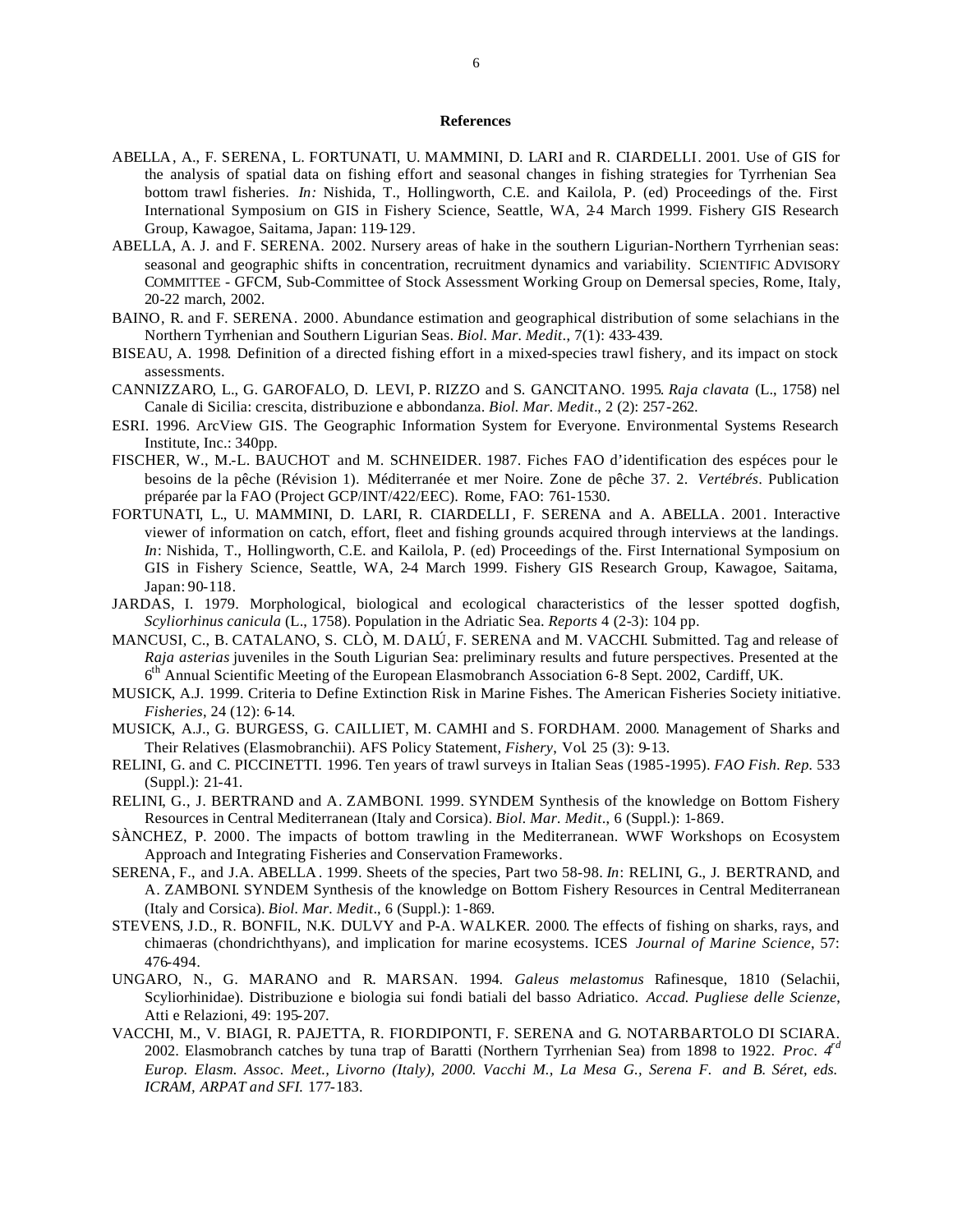- WALKER, P.A. and J.R. G.HISLOP. 1998. Sensitive skates or resilient rays? Spatial and temporal shifts in ray species composition in the central and north-western North Sea between 1930 and the present day. *ICES J.Mar. Sci*., 55: 392-402.
- TABLE I. List of recorded species from trawl surveys or from landings at the Viareggio harbour. P = Species present.

| <b>Species name</b>                                       | <b>Trawl-surveys</b> | <b>Landings</b>  |
|-----------------------------------------------------------|----------------------|------------------|
| Centrophorus granulosus (Bloch and Schneider,<br>1801)    | $\boldsymbol{P}$     | P                |
| Chimaera monstrosa Linnaeus, 1758                         | $\boldsymbol{P}$     |                  |
| Dalatias licha (Bonnaterre, 1788)                         | $\boldsymbol{P}$     |                  |
| Dasyatis centroura (Mitchill, 1815)                       | $\boldsymbol{P}$     |                  |
| Dasyatis pastinaca (Linnaeus, 1758)                       | $\boldsymbol{P}$     | $\boldsymbol{P}$ |
| Dasyatis violacea (Bonaparte, 1832)                       |                      | $\boldsymbol{P}$ |
| Etmopterus spinax (Linnaeus, 1758)                        | $\boldsymbol{P}$     |                  |
| Galeus melastomus Rafinesque, 1809                        | $\boldsymbol{P}$     | $\boldsymbol{P}$ |
| Hexanchus griseus (Bonnaterre, 1788)                      | $\boldsymbol{P}$     | P                |
| Mustelus punctulatus Risso, 1826                          | $\boldsymbol{P}$     |                  |
| Myliobatis aquila (Linnaeus, 1758)                        | $\boldsymbol{P}$     | $\boldsymbol{P}$ |
| Oxynotus centrina (Linnaeus, 1758)                        | $\boldsymbol{P}$     |                  |
| Pteromylaeus bovinus (E. Geoffroy Saint-Hilaire,<br>1817) | $\boldsymbol{P}$     |                  |
| Raja asterias Delaroche, 1809                             | $\boldsymbol{P}$     | P                |
| Raja circularis Couch, 1838                               | $\overline{P}$       |                  |
| Raja clavata Linnaeus, 1758                               | $\boldsymbol{P}$     | P                |
| Raja fullonica Linnaeus, 1758                             | $\boldsymbol{P}$     |                  |
| Raja miraletus Linnaeus, 1758                             | $\boldsymbol{P}$     | $\boldsymbol{P}$ |
| Raja montagui Fowler, 1910                                | $\boldsymbol{P}$     | P                |
| Raja oxyrinchus Linnaeus, 1758                            | $\boldsymbol{P}$     | $\boldsymbol{P}$ |
| Scyliorhinus canicula (Linnaeus, 1758)                    | $\boldsymbol{P}$     | $\boldsymbol{P}$ |
| Scyliorhinus stellaris (Linnaeus, 1758)                   | $\boldsymbol{P}$     | $\boldsymbol{P}$ |
| Squalus acanthias Linnaeus, 1758                          | $\boldsymbol{P}$     | $\boldsymbol{P}$ |
| Squalus blainvillei (Risso, 1826)                         | $\boldsymbol{P}$     |                  |
| Torpedo marmorata Risso, 1810                             | $\boldsymbol{P}$     | $\boldsymbol{P}$ |
| Torpedo nobiliana Bonaparte, 1835                         | $\boldsymbol{P}$     |                  |
| Torpedo torpedo (Linnaeus, 1758)                          | $\overline{P}$       | $\boldsymbol{P}$ |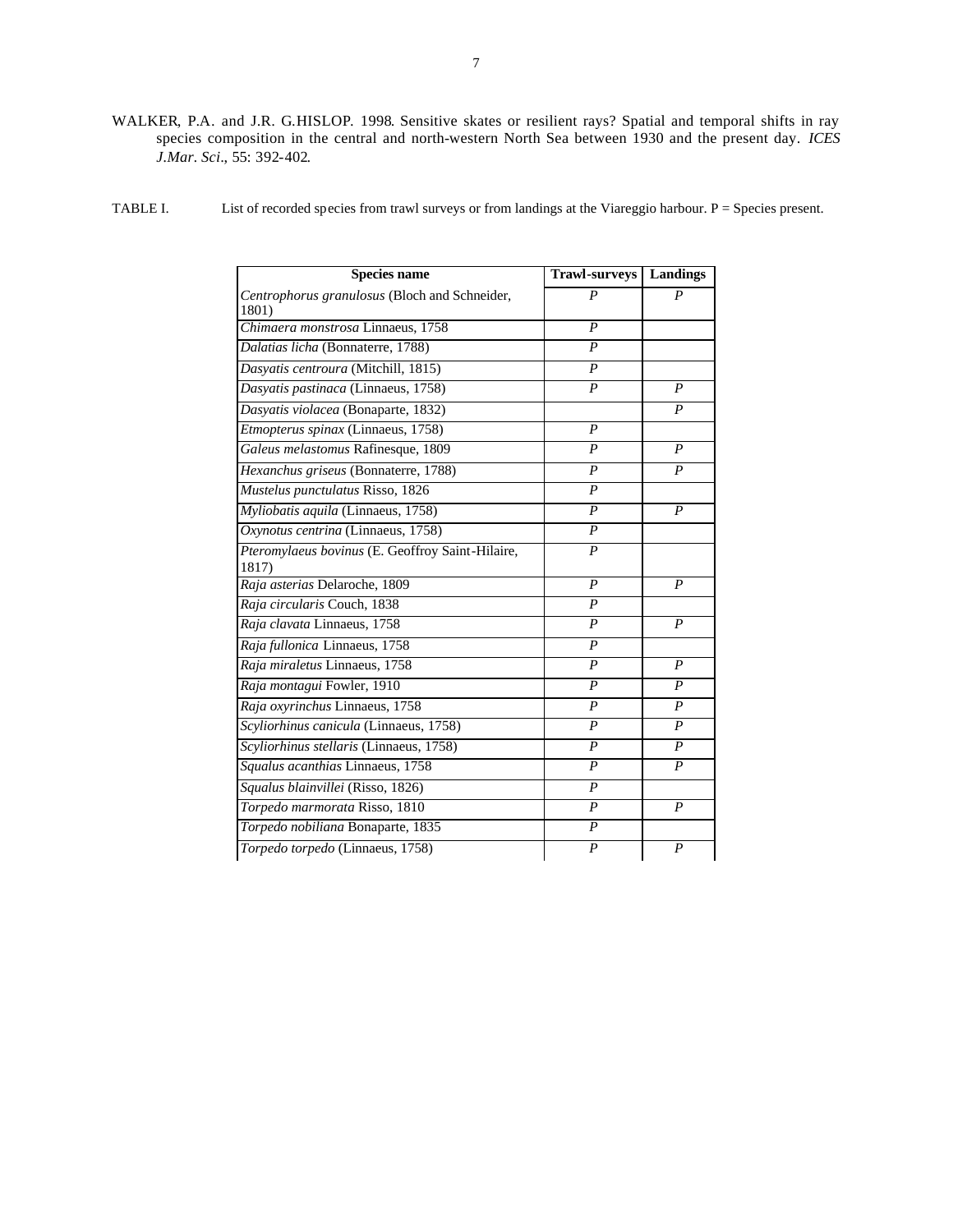|               | <b>Growth parameters (Von Bertalanffy Growth Function)</b> |            |         |             |         |             |          |           |           |        |
|---------------|------------------------------------------------------------|------------|---------|-------------|---------|-------------|----------|-----------|-----------|--------|
|               | Ly                                                         |            |         |             | K       |             | $t_{o}$  |           |           | Source |
|               | Males                                                      | Females    | Males   |             | Females |             | Males    | Females   |           |        |
| R. asterias   | 72.5                                                       | 76.0       | 0.42    |             | 0.41    |             | O        |           | 0         |        |
| R. clavata    | 116.7                                                      | 126.5      | 0.106   |             | 0.098   |             | $-0.412$ | $-0.512$  |           | 2      |
| S. canicula   |                                                            |            |         |             |         |             |          |           |           |        |
| G. melastomus |                                                            |            |         |             |         |             |          |           |           |        |
|               | Length/weight relationship<br>Size of first maturity       |            |         |             |         |             |          |           |           |        |
|               | Lm                                                         |            |         |             |         |             |          |           |           |        |
|               |                                                            | Males      | Females |             |         |             | Source   | Males     | Females   | Source |
| R. asterias   | $a=0.00577$                                                | $b=0.0124$ |         | $a=0.00177$ |         | $b=3.3216$  |          | $45 - 54$ | 60        | 4      |
| R. clavata    | $a=0.00358$                                                | $b=3.1243$ |         | $a=0.00192$ |         | $b=3.3076$  |          | 54        | 60        | 5      |
| S. canicula   | $a=0.0015$                                                 | $b=3.210$  |         | $a=0.0012$  |         | $h = 3.287$ |          | $30-39$   | $35-40$   | 6      |
| G. melastomus | $a=0.00170$                                                | $b=3.127$  |         | $a=0.00130$ |         | $b=3.207$   | 3        | 34-45     | $36 - 45$ | 4      |

TABLE II. Main biological information about the 4 studied species. (1) Relini *et al*., 1999; (2) Cannizzaro *et al*., 1995; (3) Ungaro *et al*., 1994; (4) Fischer *et al*., 1987; (5) Tortonese, 1956; (6) Jardas, 1979.



Fig. 1. Percentage of a selected number of species in the landing of each single trip using a variant of beam trawl vs. cummulated frequency (%). ECI (*Eledone cirrhosa*), GNI (*Gobius niger*), RAS (*Raja asterias*), SMS (*Squilla mantis*), SOF (*Sepia officinalis*), SVU (*Solea vulgaris*), PKE (*Penaeus kerathurus*).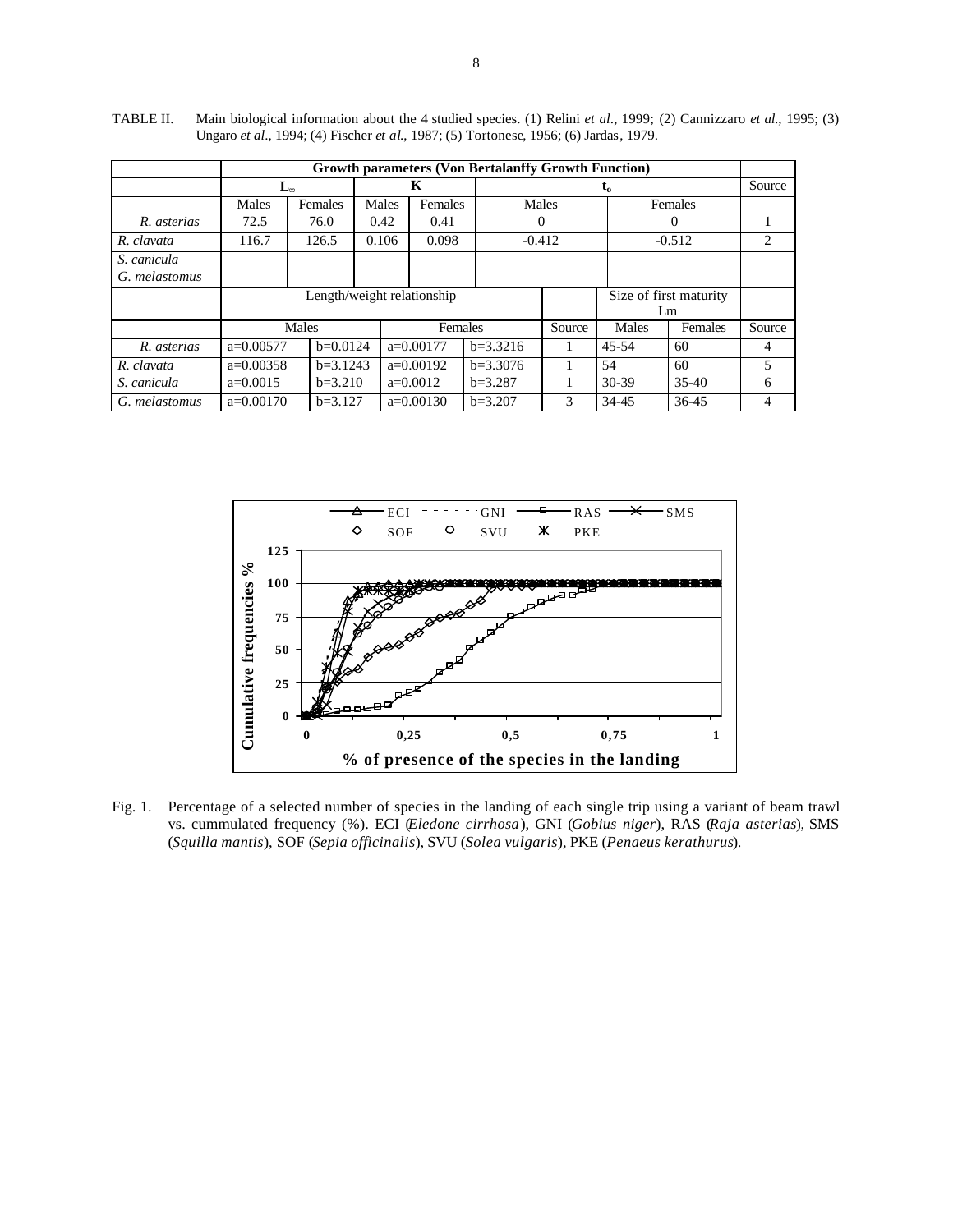



Fig. 2. Distribution of the 4 studied species derived from trawl-surveys data.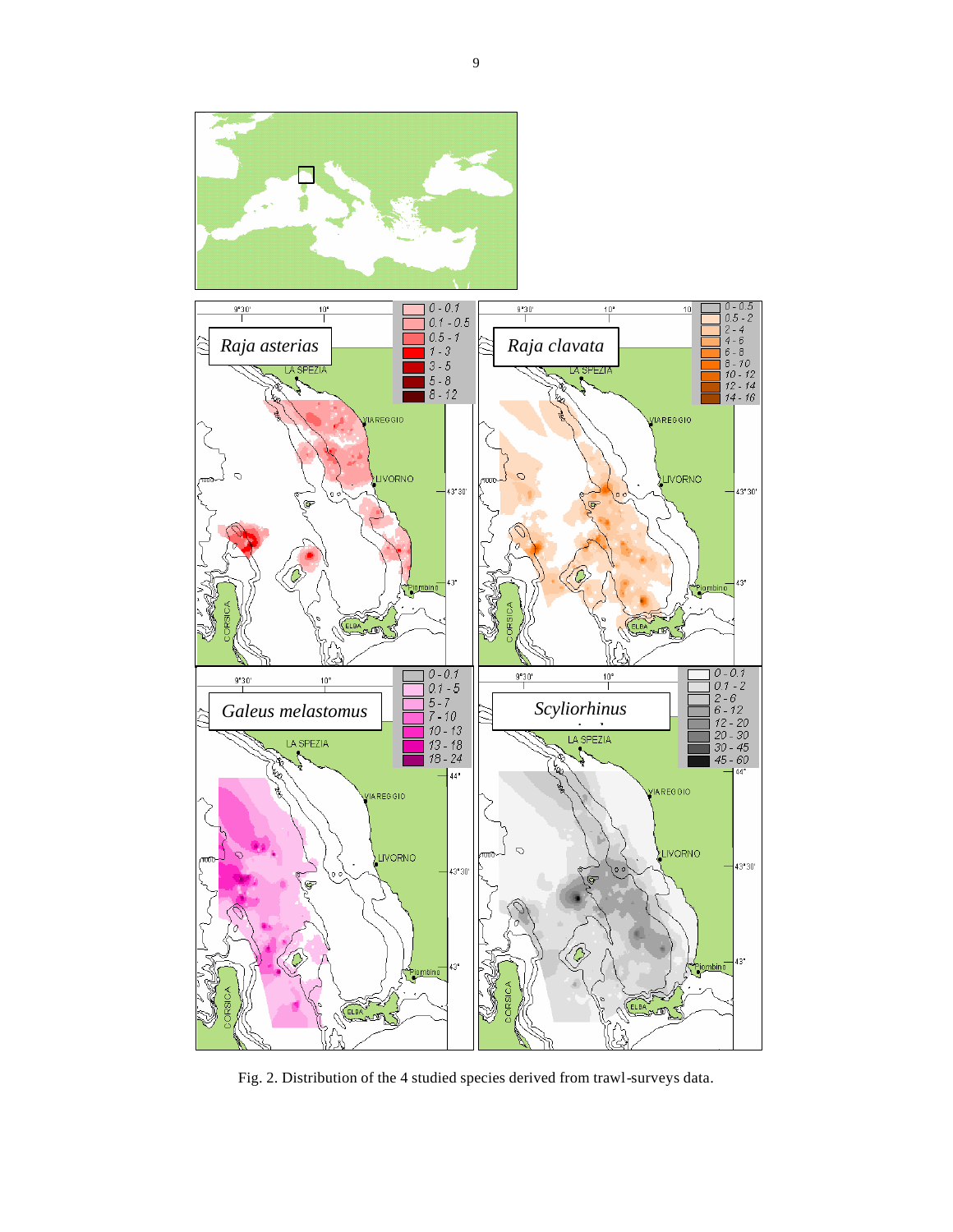

Fig. 3. Fishing effort distribution of the Viareggio fleet utilising a variant of the traditional Italian bottom trawl (volantina).



Fig. 4. Fishing effort distribution of the Viareggio fleet utilising the traditional Italian bottom trawl (tartana).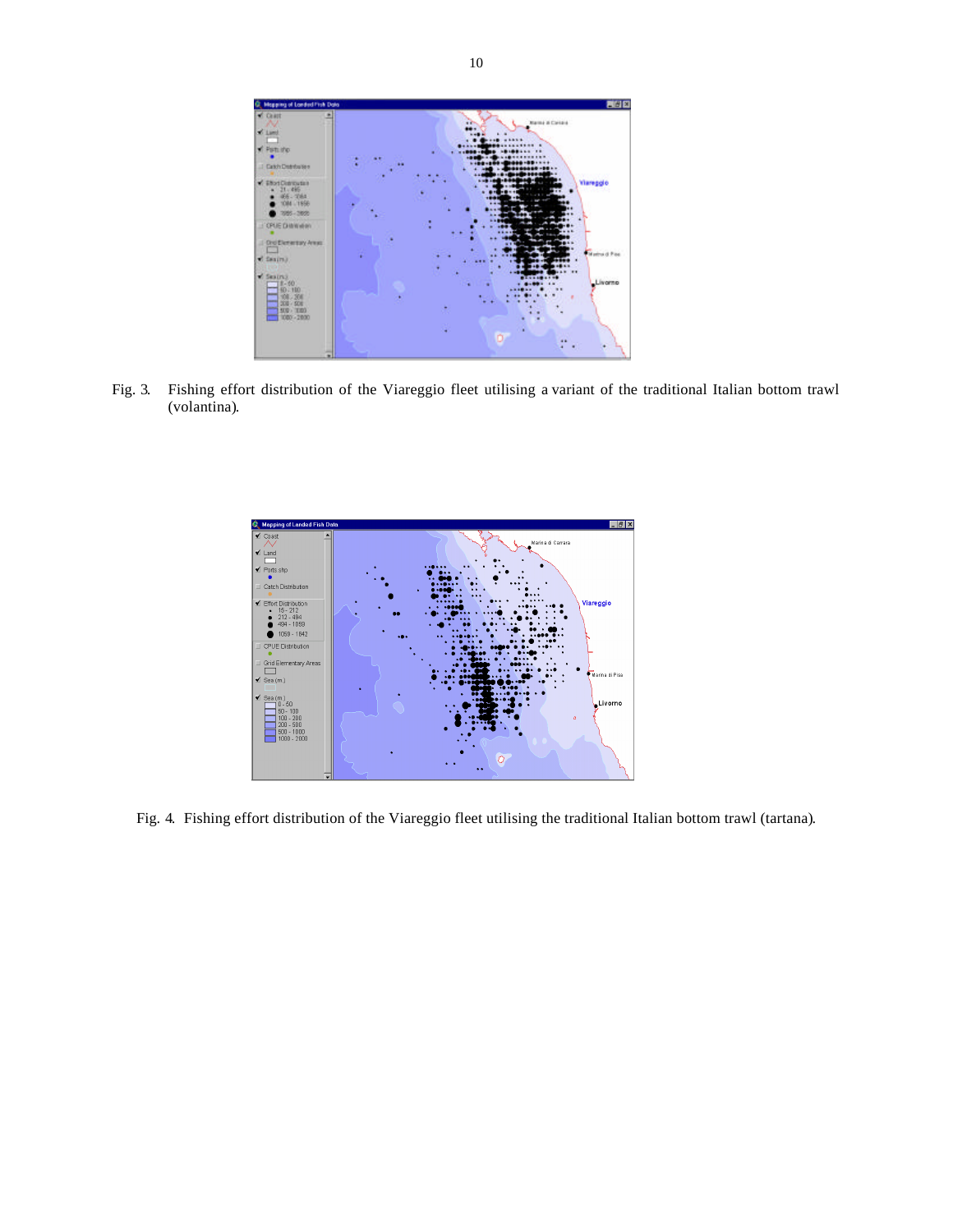

Fig. 5. Fishing effort distribution of the Viareggio fleet utilising a variant of the beam trawl (rapido).



Fig 6. Trends of abundance (Kg/h) for the 4 studied species derived from trawl-surveys. A spline smoother was used.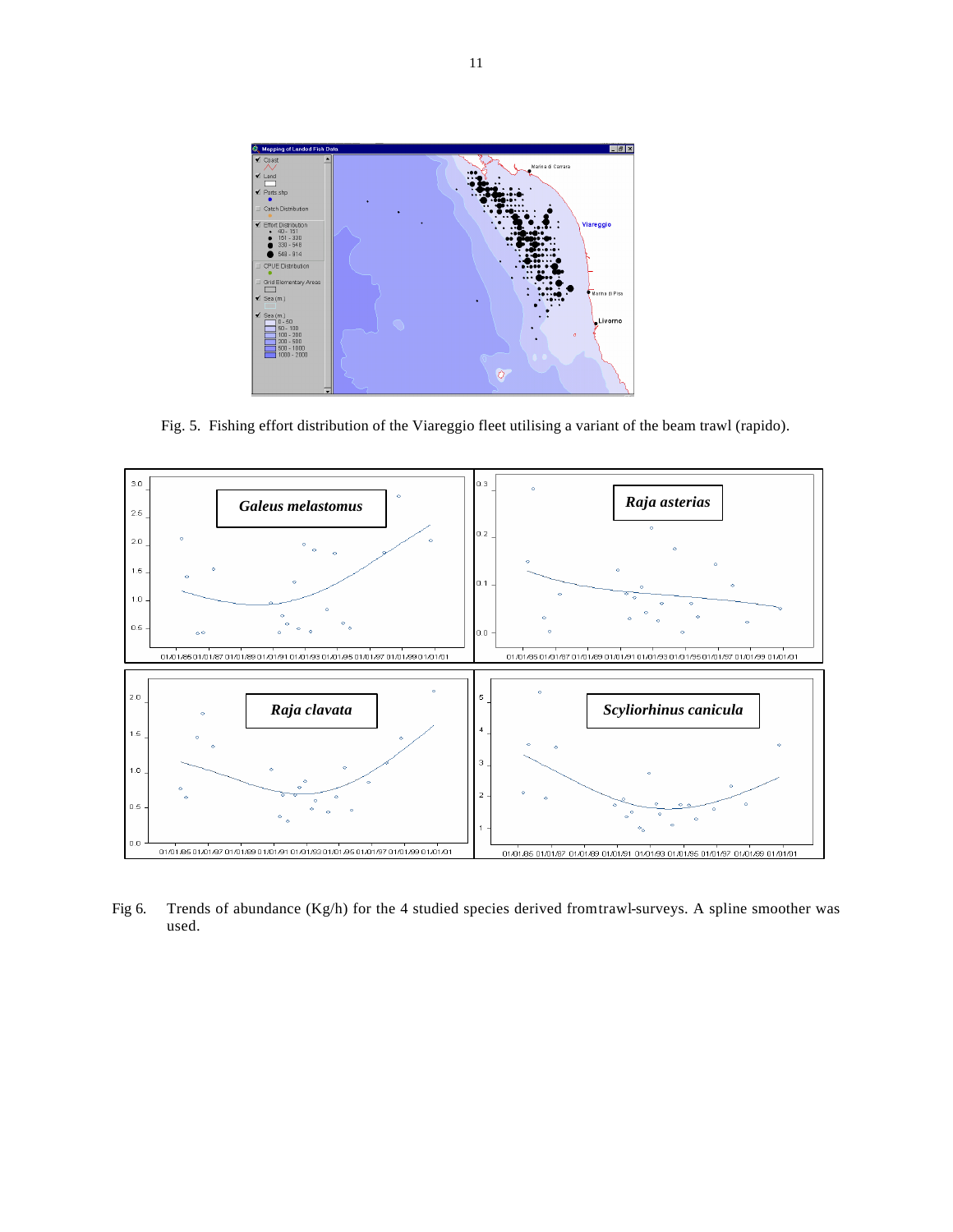

Fig. 7. Trends in catch rates (Kg/h) for *G. melastomus*, *S. canicula*, *R. asterias* and *R. clavata* for the Viareggio fleet between 1990 and 2001. A spline smoother was used.



Fig. 8. Size distribution in the catches of *G. melastomus*, *S. canicula*, *R. asterias* and *R. clavata*, discarded fraction (dark bars) and size at first maturity of females (Lm).